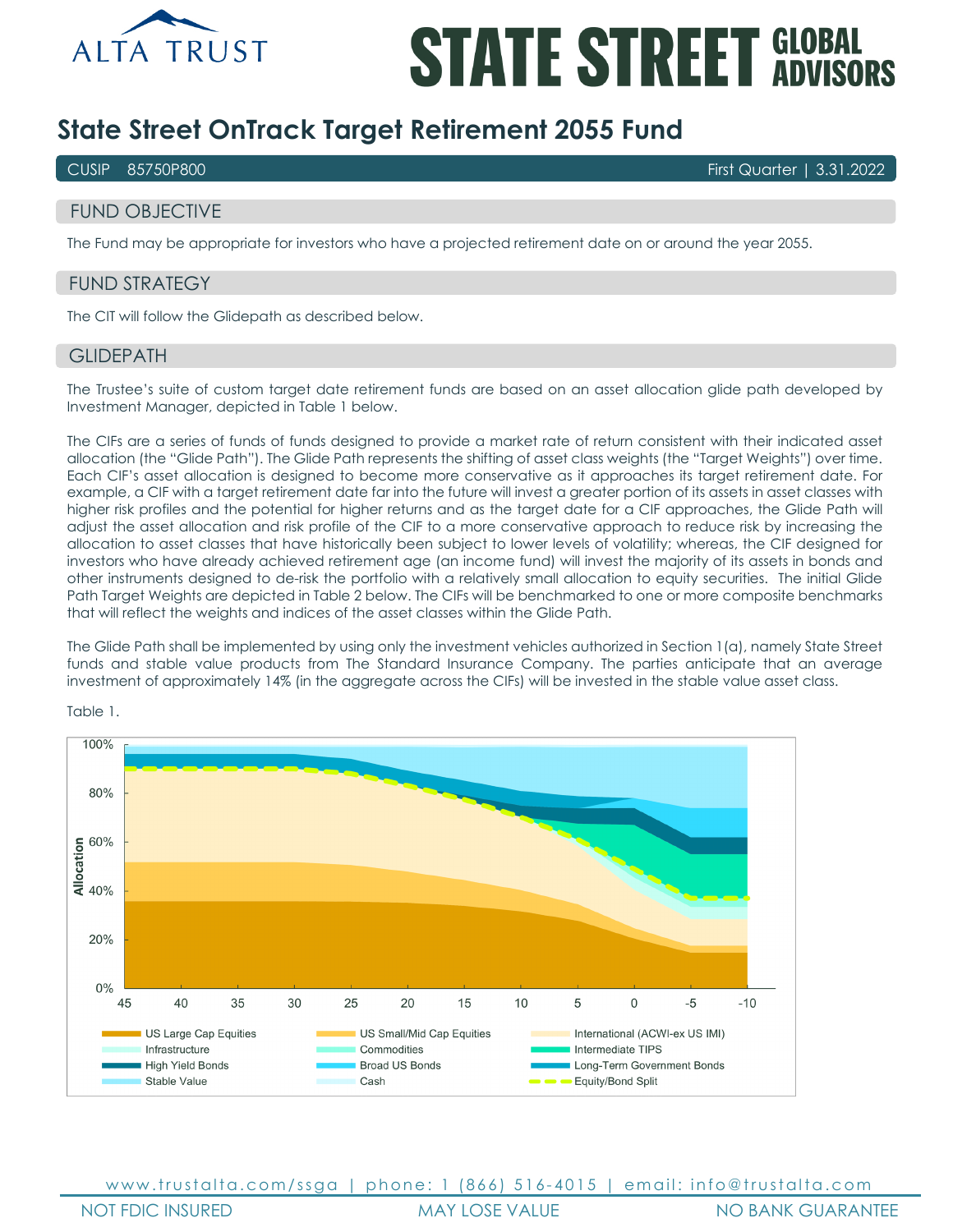#### State Street OnTrack Target Retirement 2055 Fund First Quarter | 3.31.2022

# FUND PERFORMANCE NUMBERS

| <b>Fund</b>                                          | Year To<br>Date | Month           | Month      | Year | Year | Year | Year | <b>Since</b><br>Inception |
|------------------------------------------------------|-----------------|-----------------|------------|------|------|------|------|---------------------------|
| State Street OnTrack Target<br>Retirement 2055 Fund* | (5.37%)         | $^{\circ}$ .36% | $(5.37\%)$ | n/a  | n/a  | n/a  | n/a  | (3.00%)                   |
| <b>S&amp;P 500 TR USD</b>                            | (4.60%)         | 3.71%           | (4.60%)    | n/a  | n/a  | n/a  | n/a  | .64%                      |

\*Performance is shown net-of-fees

### STRATEGY PERFORMANCE

| Fund                      | Month | Month      | Year     | Year     | Total'   |
|---------------------------|-------|------------|----------|----------|----------|
| TDF 2055 Strategy         | .28%  | $15.79\%$  | 4.39%    | 2.81%    | 0.30%    |
| <b>S&amp;P 500 TR USD</b> | 3.71% | $(4.60\%)$ | $5.65\%$ | $8.92\%$ | $6.49\%$ |

1Performance since April 1, 2018

The back-tested performance results reflect hypothetical, back-tested results, that were achieved by means of the retroactive application of a back-tested portfolio and, as such, the corresponding results have inherent limitations, including: (1) results do not reflect actual trading using investor assets; (2) certain portfolio aspects may have been designed with the benefit of hindsight; (3) back-tested performance may not reflect the impact of any material market or economic factors; and, (4) Investors may have experienced investment results during the corresponding time periods that were materially different from those portrayed in the hypothetical portfolio. The performance shown is net of a 29 bps blended fee. The hypothetical back-tested period ranges from April 1, 2018 through April 30, 2021and the results have been independently verified.

# PERFORMANCE CHART

PORTFOLIO SECTORS



NOT FDIC INSURED MAY LOSE VALUE NO BANK GUARANTEE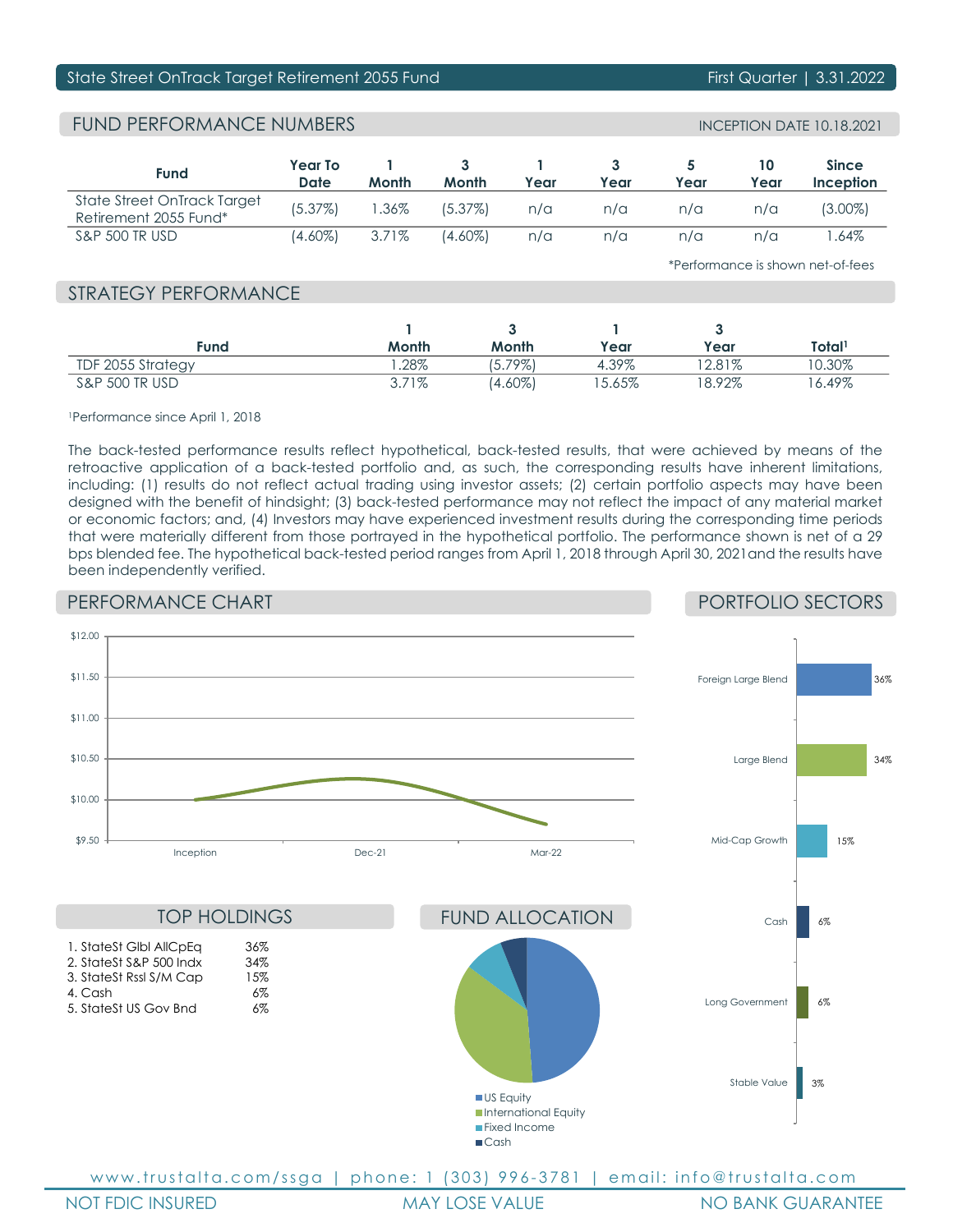#### DISCI OSURES

Alta Trust is a South Dakota chartered trust company that acts as the trustee of this CIT. Collective investment trusts are bank maintained and not registered with the Securities and Exchange Commission. The Declaration of Trust for the CIT describes the procedures for admission to and withdrawal from the CIT. The Declaration of Trust and the Fund's Employee Benefit Summary should be read in conjunction with this fact sheet and is hereby incorporated by reference. A copy of these documents may be obtained by contacting Alta Trust at info@trustalta.com.

Before investing in any collective investment trust, please consider the trust's investment objective, strategies, risks, and expenses. Be sure to consult with your financial, legal and professional tax advisors prior to investment in any collective investment trust. Performance is expressed in USD. Past performance does not guarantee future results. The performance data quoted represents past performance and current returns may be lower or higher. All investments involve risk, including potential loss of principal. There is no guarantee that the CIT will achieve its objective.

Fund Restriction/Limitations: This CIT may only accept assets of defined contribution plans that are part of a pension, profit sharing, stock bonus or other employee benefit plan of an employer for the exclusive benefit of employees or their beneficiaries and is (i) exempt from federal income taxes under Section 501 (a) of the code, by reason of qualifying under Section 401(a) or 414(d) of the code or (ii) is part of an eligible deferred compensation plan maintained by a state or local governmental unit under Section 457(b) of the Code ("Section 457 Plan"), which is either exempt from or not subject to income taxation.

#### Back-Test Performance Methodology

To generate the back-tested returns, State Street Global Advisors used the proposed glidepath asset allocation weights and roll-down schedule to blend the below index returns beginning on 04/30/2018. The start date was chosen to align with the start of the available return series. The back-tested returns shown herein do not represent actual performance or the performance of any State Street Global Advisors Fund.

Index Return Series Utilized:

Equity Exposures S&P 500® Index, Russell Small Cap Completeness® Index, MSCI® AC World® ex-US IMI Index

Alternative Exposures S&P® Global Infrastructure Index, Bloomberg Roll Select Commodity IndexSM

Fixed Income Exposures

Bloomberg Barclays U.S. High Yield Very Liquid Index, Bloomberg Barclays U.S. Aggregate Bond Index, Bloomberg Barclays U.S. Long Government Bond Index, Standard Stable Asset Fund

References to specific company stocks should not be construed as recommendations or investment advice. The statements and opinions are subject to change at any time, based on market and other conditions Zeros represent time periods when the target date fund has no allocation to the underlying Fund.

Source: SSGA Investment Solutions Group, FactSet, Standard Insurance Company. Back-tested performance is not indicative of past or future performance of any SSGA offering. All data shown above does not represent the results of actual trading, and in fact, actual results could differ substantially. Returns do not represent those of a specific index, composite, or strategy, but were achieved by mathematically combining the funds at various weights throughout the proposed glidepaths. Index returns cited above do not reflect management fees, transaction costs, and other fees and expenses a client would have to pay, which reduce returns. For example, if an annualized gross return of 10% was achieved over a 5-year period and a management fee of 1% per year was charged and deducted annually, then the resulting return would be reduced from 61% to 54%. Performance is calculated in USD. The blended expense ratio as of 12/31/2021 is 29 bps.

Diversification does not ensure a profit or guarantee against loss. Assumptions and forecasts used by State Street Global Advisors in developing the target date funds asset allocation glidepath may not be in line with future capital market returns and participant savings activities, which could result in losses near, at or after the target date year or could result in the target date fund not providing adequate income at and through retirement. Ages and expected dates of retirement are approximate and may not accurately reflect the age or retirement date of each participant at each stage of the product. Participants are responsible for selecting their own target retirement date.

www.trustalta.com/ ssga | phone: 1 ( 303 ) 996 - 3781 | email: info@trustalta.com